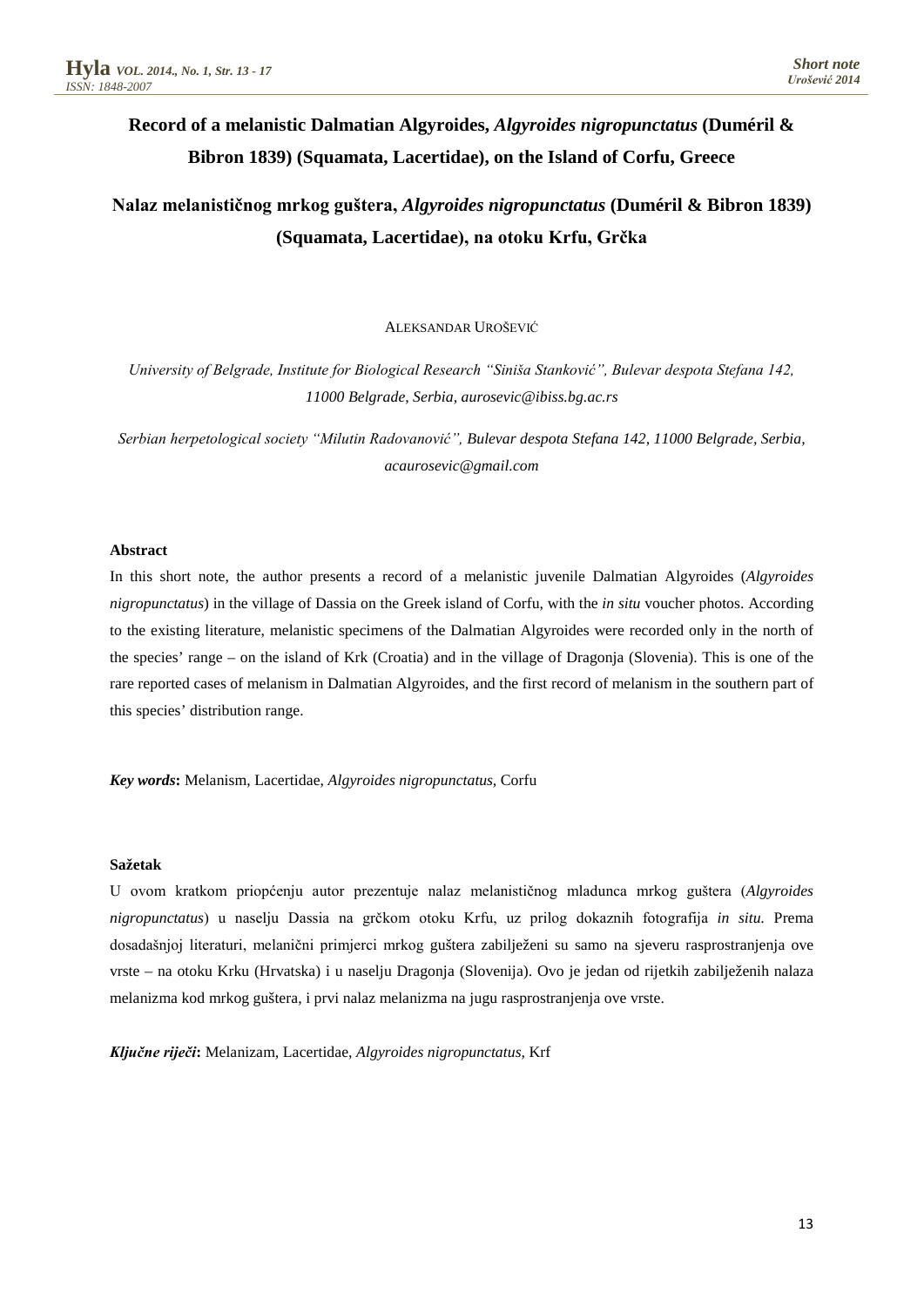The Dalmatian Algyroides *Algyroides nigropunctatus* (Duméril & Bibron 1839) is a small lacertid lizard with snout-vent length up to 70mm and tail about twice as long. Males are larger than females. It is easily distinguished from other small lacertids by the rough appearance of the dorsal scales, which are large, blunt and strongly keeled (Arnold & Ovenden 2002). Its range is restricted to coastal areas of the Adriatic and Ionian sea, from the easternmost coastal parts of Italy and western Slovenia in the north to the Gulf of Corinth in the south, including some Dalmatian and Ionian islands (Radovanović 1951, Džukić 1970, Džukić & Pasuljević 1979, Arnold & Ovenden 2002, Chondropoulos 2004). Although this species is associated with the Mediterranean climate, it can penetrate into the Balkan hinterland along river valleys, reaching areas as far as 170km from the nearest sea coast (Džukić & Pasuljević 1979, Chondropoulos 2004). It is considered an endemic species for the Balkan peninsula (Džukić & Kalezić 2004). Dalmatian Algyroides was pointed out as the most common reptile species on Corfu (Tóth et al. 2002).

The normal colouration for this species is rather sombre, dark-grey to reddish-brown above, with scattered black spots. In some areas juveniles tend to be darker than adults, dark brown or grey above, without dark spots. The belly is greyish, whitish or yellowish in juveniles and females and orange to red, with colour often extending on flanks, in males. Adult males also have an intense blue throat and eye (Radovanović 1951, Arnold & Ovenden 2002, Glandt 2010). The rare cases of melanism for this species have been noted in the northern parts of its range. On the island of Krk, Croatia, large population almost entirely composed of sooty-black individuals was observed during the March of 1938 (Radovanović 1951). The melanistic individual of this species was also reported in

Slovenia, near the village of Dragonja (Jagar & Ostanek 2011).

A melanistic *A. nigropunctatus* juvenile was observed on the 28. August 2013 in the village of Dassia near the main road on the Corfu island, Greece (8m a.s.l., 39°41'24.49" N, 19°50'17.25" E). It was photographed *in situ* several times in the anthropogenic habitat - decorative rocks in the garden, which was vegetated by low grass, decorative plants and lemon trees. The animal was uniformly black with a bluish tinge, with light bluish-grey ventral side of the tail (Fig. 1). This colouration is a typical example of melanism in this species (Jagar & Ostanek 2011) as well as for lacertids in general (Arnold et al. 2007). In the same habitat, large number of normally coloured *A. nigropunctatus* juveniles as well as few adults could be observed (Fig. 2). Other lizard species observed during that day and evening in the close vicinity of the site, on different microhabitats, were *Hemidactylus turcicus* (Linnaeus 1758), *Ablepharus kitaibelii* (Bibron & Bory de Saint-Vincent 1833), *Anguis graeca* (Bedriaga 1881) and *Podarcis tauricus* (Pallas 1814).

Melanism sporadically occurs in lacertid lizards (Arnold & Ovenden 2002). It is noted as quite common in *Dalmatolacerta* on high altitudes (Arnold et al. 2007) and in *Podarcis* on small islands, where entire populations can be melanistic (Radovanović 1951, Arnold et al. 2007). Melanism often occurs in various *Zootoca vivipara* populations (Cavin 1993, Gvoždík 1999, San-Joze et al. 2008, Jambrich & Jandzik 2012). All-black individuals are also frequently reported for *Lacerta agilis* (Cavin 1993, Krecsák & Hartel 2001, Arnold & Ovenden 2002) and *Podarcis muralis* (Zuffi 1986, Tosini et al. 1991, Sound 1994, Trócsányi & Korsós 2004).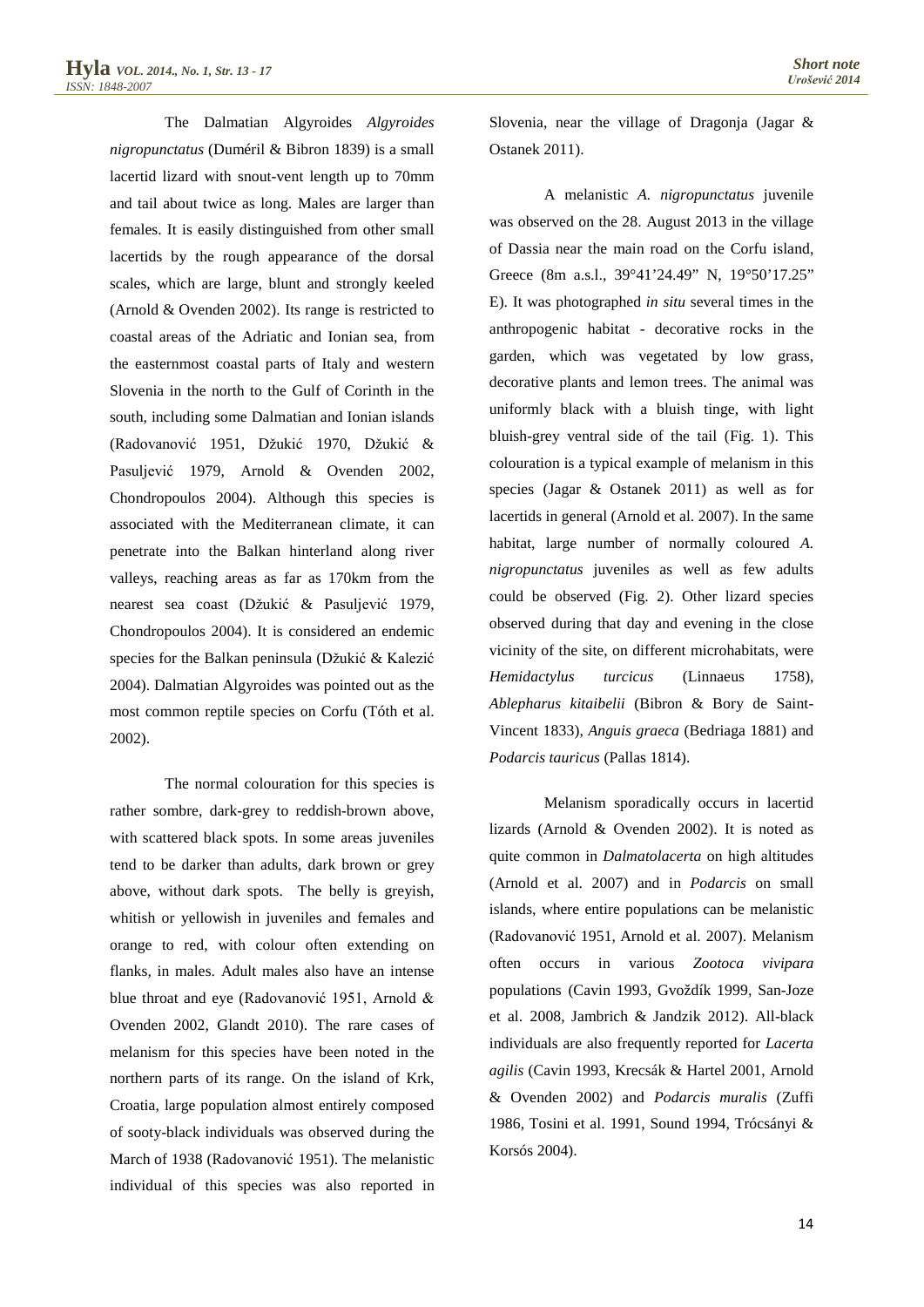Melanism in lacertid lizards could be related to mutations in the *Mc1r* gene (Nunes et al. 2011, but see also Buades et al. 2013). It is thought to have adaptive significance related to thermal ecology (Tosini et al. 1991), especially on the high altitudes or small islands. However, melanistic lizards can be exposed to the increased risk of predation, due to the lack of camouflage (Cavin 1993, Gvoždík 1999). According to the available literature, the case of melanistic *A. nigropunctatus*  on Corfu is one of the rare cases of melanism in this species, and the first report of melanism in the southern part of this species' distribution range.

#### **ACKNOWLEDGEMENTS**

I would like to thank the two anonymous reviewers for the constructive review, Jelena Pavlović for help in the field and Ljiljana Tomović for helpful suggestions. Realization of this short note was partly funded by the Serbian Ministry of Education, Science and Technological Development grant no. 173043.

#### **REFERENCES**

- Arnold, N. & Ovenden, D. (2002): A field guide to the reptiles and amphibians of Britain and Europe, Harper Collins Publishers, London, United Kingdom.
- Arnold, E.N., Arribas, O. & Carranza, S. (2007): Systematic of the Palaearctic and Oriental lizard tribe Lacertini (Squamata: Lacertidae: Lacertinae), with descriptions of eight new genera. Zootaxa 1430: 1-86.
- Buades, J.M., Rodríguez, V., Terrasa, B., Pérez-Mellado, V., Brown, R.P., Castro, J.A., Picornell, A. & Ramon, M.M. (2013): Variability of the *mc1r* Gene in Melanic and Non-Melanic *Podarcis lilfordi* and *Podarcis pityusensis* from the Balearic Archipelago. PLOS1 8(1): e53088.
- Cavin, L. **(**1993**):** Obsérvations d'individus m**é**laniques chez le lézard vivipare (*Lacerta vivipara* Jacquin, 1787) et le lézard des souches (*Lacerta agilis* Linne 1758). Bulletin de la Société Herpétologique de France 65-66: 76-78.
- Chondropoulos, B.P. (2004): *Algyroides nigropunctatus*. pp. 224-225. In Gasc, J.-P., Cabela, A., Crnobrnja-Isailović, J., Dolmen, D., Grossenbacher, K., Haffner, P., Lescure, J., Martens, H., Martínez Rica, J.P., Maurin, H., Oliveira, M., Sofianidou, T.S., Veith, M., Zuidrewijk, A. (eds.). Atlas of Amphibians and Reptiles in Europe. Reedition. Museum National d' Histoire Naturelle, Paris.
- Džukić, G. (1970): Beitrag zur Kenntnis der Verbreitung der *Algyroides nigropunctatus* Duméril et Bibron in Jugoslawien. Fragmenta Balcanica 7(16): 49-155.
- Džukić, G. & Pasuljević, G. (1979): O rasprostranjenju ljuskavog gustera *Algyroides nigropunctatus* (Duméril et Bibron, 1839) (Reptilia, Lacertidae).[On the distribution of keeled lizard *Algyroides nigropunctatus* (Duméril et Bibron, 1839) (Reptilia, Lacertidae)]. Biosistematika 5(1): 61-70.
- Džukić, G. & Kalezić, M.L. (2004): The Biodiversity of Amphibians and Reptiles in the Balkan Peninsula. pp. 167 – 192. In Griffiths, H.I, Kryštufek, B., Reed, J.M. (eds.). Balkan Biodiversity: Pattern and Process in the European Hotspot. Kluwer Academic Publishers, Dordrecht, The Netherlands.
- Glandt, D. (2010): Taschenlexikon der Amphibien und Reptilien Europas. Alle Arten von den Kanarischen Inseln bis zum Ural. Quelle & Meyer Verlag, Wiebelsheim.
- Gvoždík, L. (1999): Colour polymorphism in a population of the common lizard, *Zootoca vivipara* (Squamata: Lacertidae). Folia Zoologica 48: 131-136.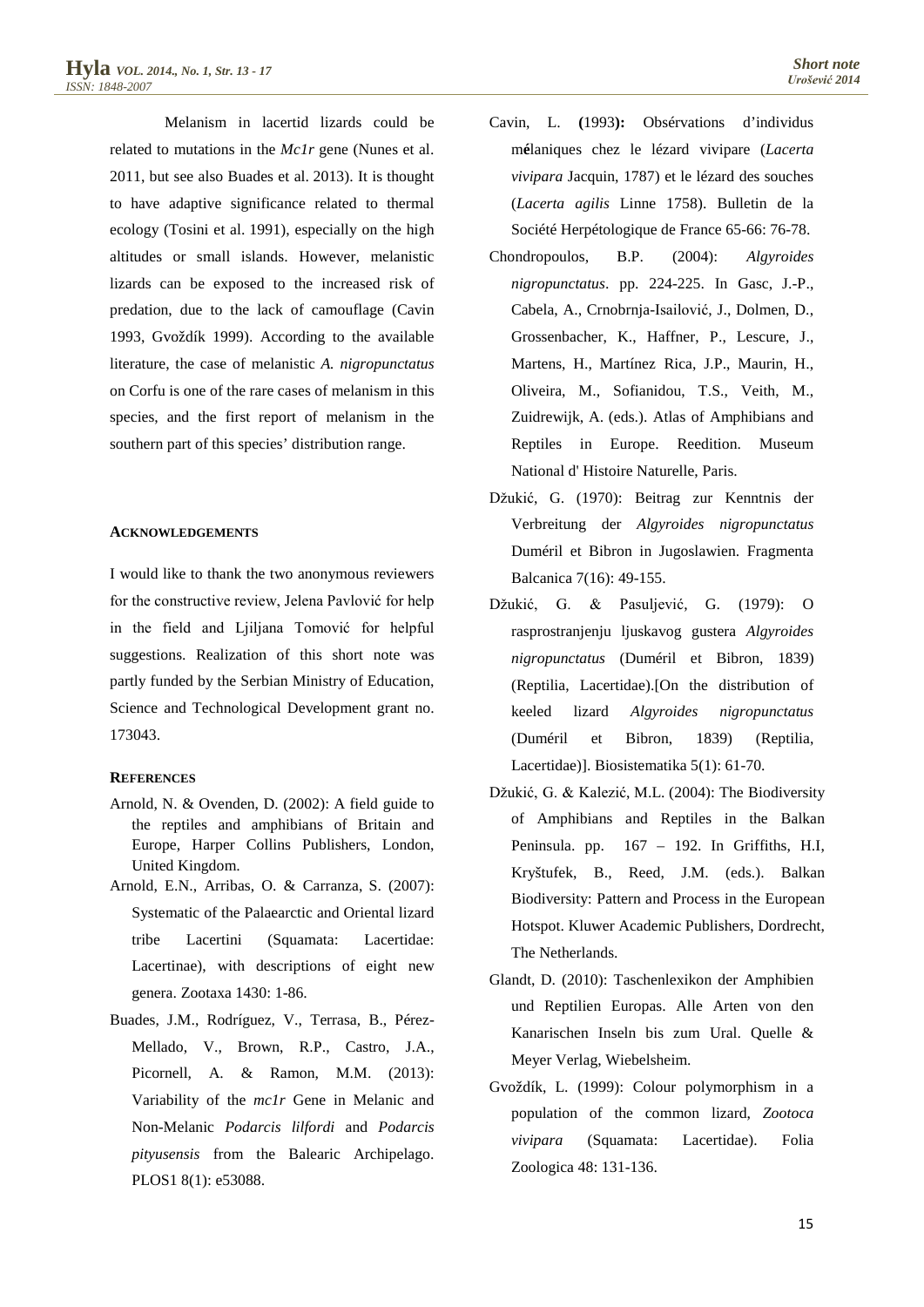- Jagar, T. & Ostanek, E. (2011): First record of a melanistic Dalmatian Algyroides (*Algyroides nigropunctatus*) in Slovenia. Natura Sloveniae 13(1): 61-62.
- Jambrich, A. & Jandzik, D. (2012): Melanism in the topotypic population of the Pannonian subspecies of the common lizard, *Zootoca vivipara pannonica* (Reptilia: Lacertidae). Herpetology Notes 5: 219-221.
- Krecsák, L. & Hartel, T. (2001): Fekete színű fürge gyík a Szent Annató környékér Ől [A black specimen of the sand lizard from the region of St. Anna Lake]. Terrárium 3(3): 12-23.
- Nunes, V.L., Miraldo, A., BEAUMONT, M.A., BUTLIN, R.K. & PAULO, O.S. (2011): Association of *Mc1r* variants with ecologically relevant phenotypes in the European ocellated lizard, *Lacerta lepida*. Journal of Evolutionary Biology 24: 2289–2298.
- Radovanović, M. (1951): Vodozemci i gmizavci naše zemlje. Naučna knjiga, Beograd.
- San-JosÉ, L.M., GonzÁlez-Jimena, V. & Fitze, P.S. (2008): Frequency and phenotypic differences of melanistic and normally colored common lizards, *Lacerta* (*Zootoca*) *vivipara* of the southern Pyrenees (Spain). Herpetological Review 39(4): 422-425.
- Sound, P. (1994): Fund eines vollmelanistischen Exemplars der Mauereidechse (*Podarcis muralis*) im Mittelrheintal. Salamandra 30(3): 221-222.
- Tosini, G., Lanza, B. & Bacci, M. (1991): Skin reflectance and energy input of melanic and non-melanic populations of wall lizard (*Podarcis muralis*). pp. 443-448. In Korsós, Z. & Kiss, I. (eds.). Proceedings of the Sixth Ordinary General Meeting, Budapest (SEH– HNHM).
- Tóth, T., Krecsák, L., Madsen, T. & Újvári, B. (2002): Herpetofaunal locality records on the Greek Island of Corfu (Amphibia, Reptilia). Herpetozoa 15(3/4): 149-169.
- Trócsányi, B. & Korsós, Z. (2004): Recurring melanism in a population of the common wall lizard: numbers and phenotypes. Salamandra 40(1): 81-90.
- Zuffi, M. (1986): Su *Podarcis muralis maculiventris* (Werner, 1891) melanica in risaia a Bereguardo (Pavia). Atti della Societa Italiana di Scienze Naturali e del Museo Civico di Storia Naturale di Milano 127 (3-4): 293-296.